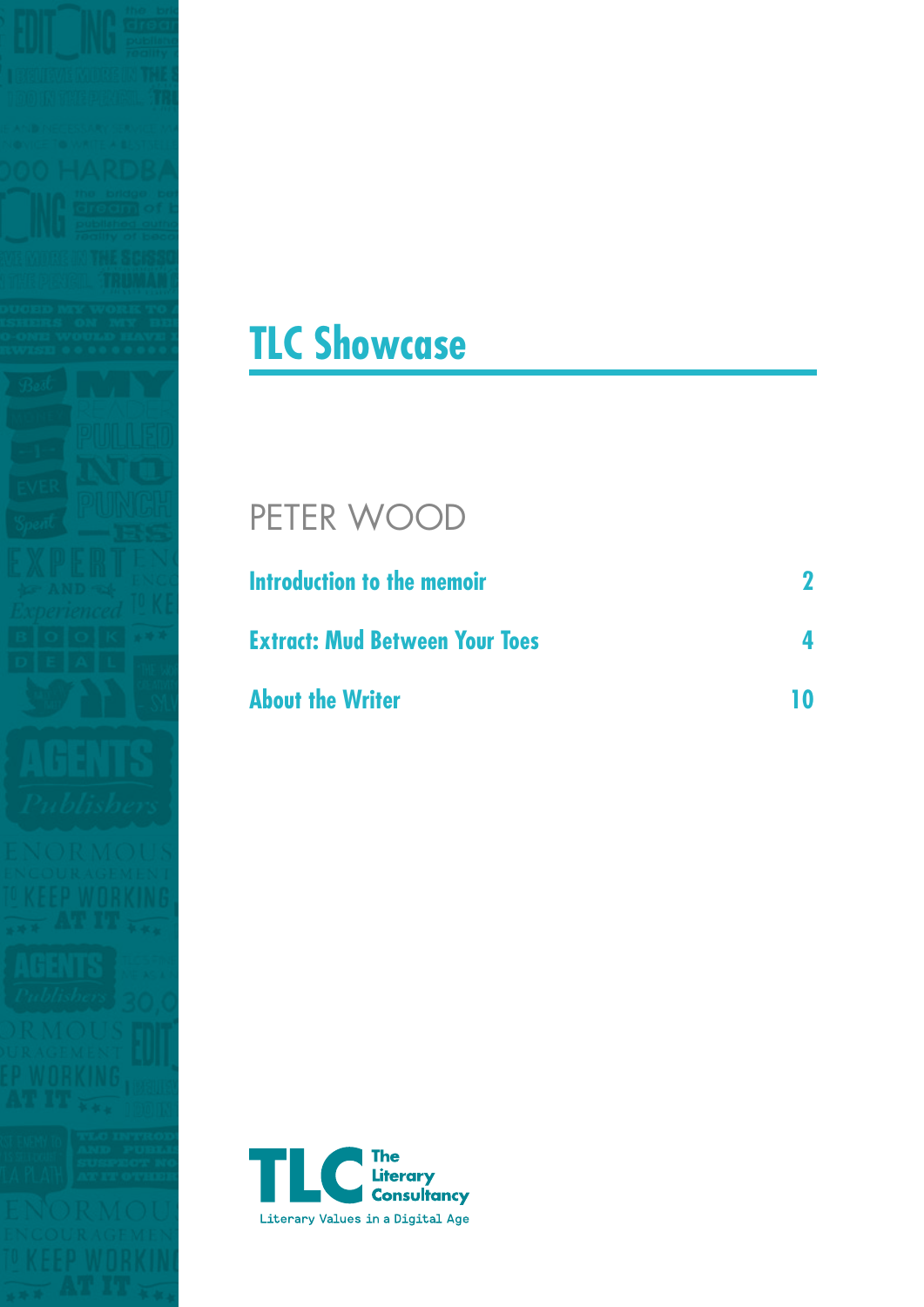## **Introduction to Mud Between Your Toes**

A poignant memoir about what it means to be human, *Mud Between Your Toes: A Rhodesian Farm* tells my own true story as I navigate a colourful but complicated life – first as a wild young boy in the African plains, struggling to hide my sexuality, then as an upstart photographer in glamorous London, and finally as a young man in Hong Kong, looking back on a more innocent time.

Born to white farmers in what is now Zimbabwe, I learn from an early age what it means to be different. Politics, travel bans and UN sanctions cause deep chasms between my own country, my family and the rest of the world. After a tumultuous adolescence, I find myself living abroad, where I blossom as an artist – and finally come out as gay.

Based on my diaries from the 1970s, these anecdotes - at times funny, heart-breaking, and yet moving – hopefully compel readers to follow my journey, untangling the layers of a life fearlessly lived.

Writing a memoir is always a cathartic experience, and in my case it allowed me to quite literally peel apart the pages of those ancient diaries, just like the layers of my rather complicated life. Yet, as fascinating and multi-faceted as this experience has been, finding a genre for such a niche book was always going to be a major challenge. Thankfully, TLC was able to view my story from a distance and offer me constructive and objective advice – all of which I embraced with gusto. The guidance I received from Karl French and Aki Schilz at TLC was just what I needed at a time when I was unable to see the wood for the trees. I do hope I have succeeded and done both my book and the consultancy justice.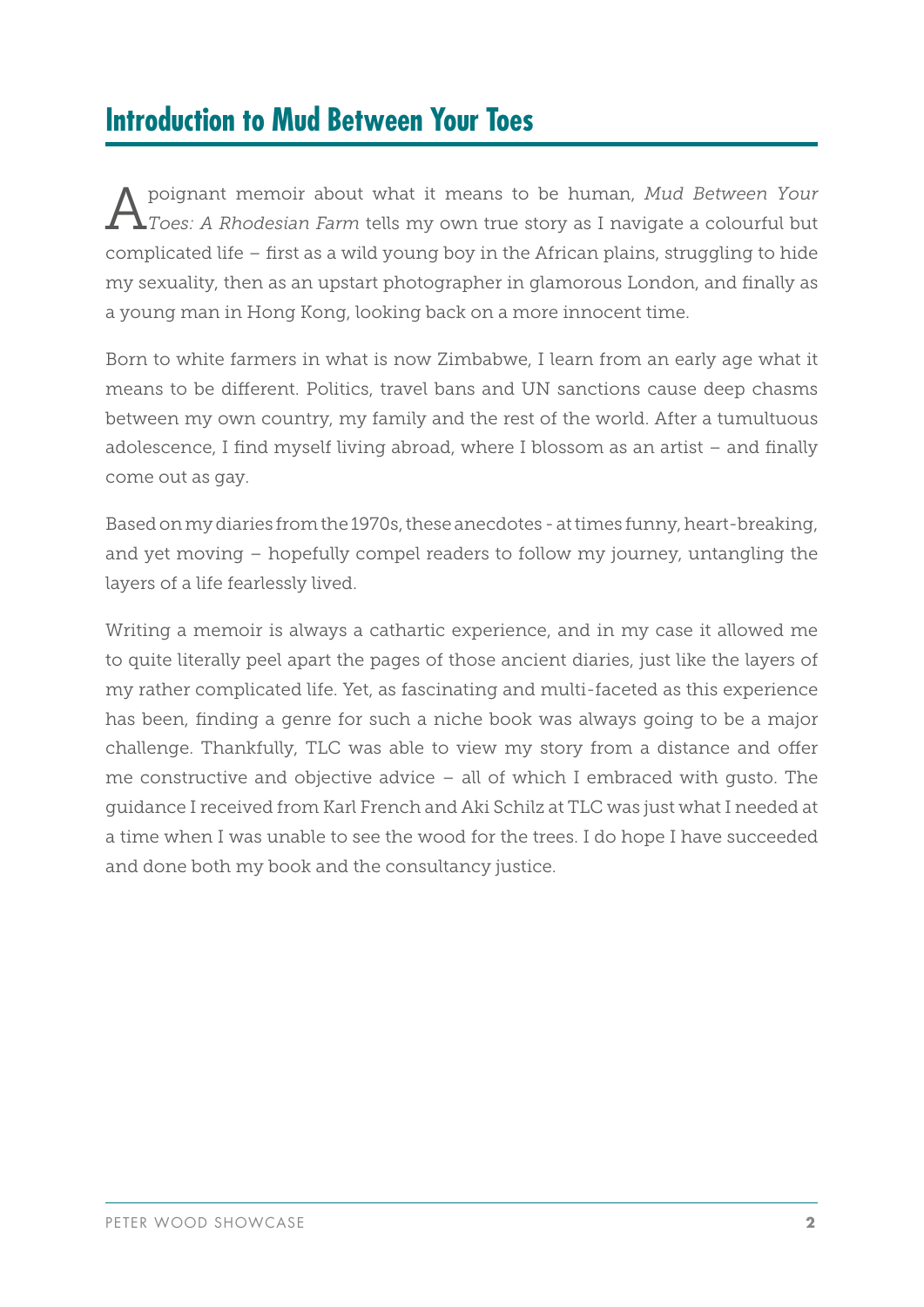## Alec

One day early in January, shortly after Dunc and Mandy had gone back to school,<br>
O mum popped me in the old Rambler car and drove off towards Raffingora, some 20 miles away along rocky and corrugated dirt roads.

'Where are we going, mum?' I asked excitedly.

'We are off to see Norma and Lofty Standage, and Gillian. You remember Gillian, don't you? She's your age. She is someone you can play with.'

I felt excited to see Gillian although I did not remember having met her before. It was rare to see other white kids. Getting around was not easy like it is today. Norma and Lofty were also farmers, living near the village of Raffingora. A few weeks previously their home on the hill had spectacularly burned to the ground after a lightning strike. Nothing remained of the old thatched farmhouse except the corrugated-iron kitchen, which like many farmhouses was built apart from the main house, not for practical purposes, but to keep the cook out of your hair. To my astonishment, the old house was literally a charred pile of ash still slightly smoking, the odd whitewashed wall from one of the rooms still stood crumbling and now blackened with soot. A hundred yards away, nestled under a mountain acacia, stood a single white, thatched *rondavel* <sup>1</sup> . This was where Granny Standage lived.

Mum and I, led by Lofty, Norma and Gillian all piled into the small, cramped *rondavel* for tea and the most delicious home-made date cake I had ever tasted. Thank goodness the kitchen still stood, I thought.

Gillian and I chatted and played while the adults looked over at us with more interest than we really deserved. Then Gillian took me down a rocky pathway dotted with mauve aloes and Christ's Thorn to the red-brick tobacco sheds and barns. 'This is where we live now,' she gestured, showing me into a gloomy windowless interior with four old brass beds separated only by a flimsy curtain. 'It's all we could get out of the house before it burned down,' she explained.

<sup>1</sup> A *rondavel* (from the Afrikaans word *rondawel*) is a Westernised version of an African-style hut.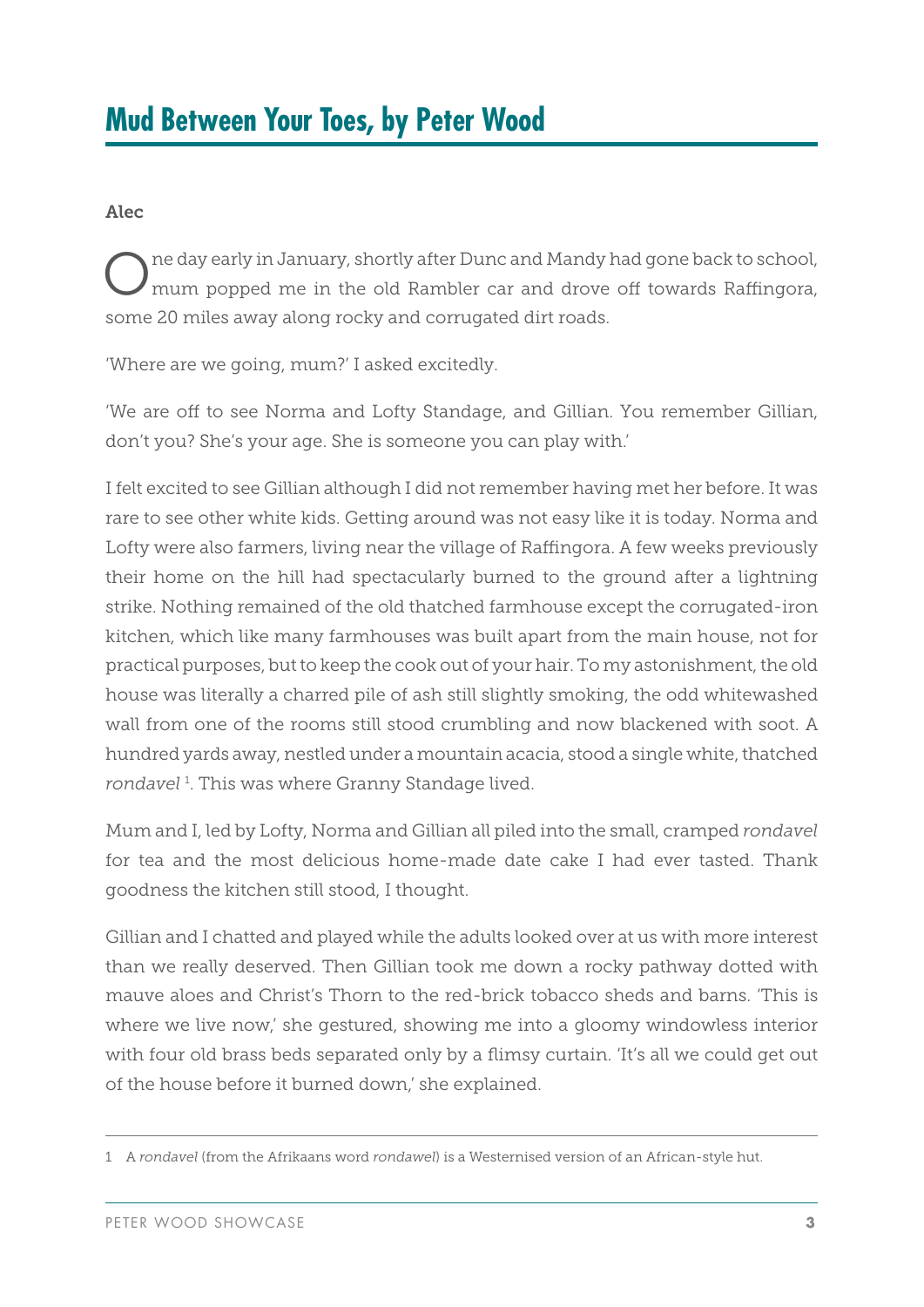The place smelt pungently of tobacco scrap. A nail was hammered into the wall next to each bed, where a sponge bag hung rather incongruously. My curiosity getting the better of me, I asked where they washed and bathed. 'Oh, we managed to pull the old bathtub down the hill and we've made a wash area outside on a piece of flat concrete. I hate it. It's just like the *muntus* have.' I wanted to tell her that I loved washing in a tub outdoors, but explaining this would require giving up too many secrets and I knew Alec would be furious.

I heard the car starting up near the *rondavel*. 'I have to go!' I shouted to Gillian and ran outside. But already the car was a hundred or so yards down the hill, dust gathering in its wake.

I ran after it shouting for my mum to stop. But the vehicle just kept going. On and on I ran, tears streaking down my now dusty face. How could she? How could she just forget me? 'Mum, don't leave me! Come back!' I shouted one last time as the car finally turned the bend and disappeared from sight. Slowly the dust settled and I stared at the empty road, willing the car to turn around and come back for me.

'Pete,' said a kindly voice behind me. It was Norma. 'Didn't your mum tell you? You are staying with us now. You have to start going to school in Raffingora with Gillian and the other white kids. You're a big boy now. Don't worry, you'll love it. So many people to play with. And so many adventures.'

But I already had people to play with, I thought. I already had adventures. And I had Alec. I had never been away from my mum and I simply didn't understand. Mandy and Duncan never had to do this. They went to a proper school. They didn't have to sleep in a barn surrounded by strange people. They didn't have to eat in a *rondavel* cluttered with a piano, piles of furniture and an old woman with white hair. Why me?

To my little mind this was treachery and the first day at school I decided to cry nonstop all day. Even 40 years later I loathe and detest the story of Peter Rabbit. I blamed the end of my baby days on Beatrix Potter and that spiteful rabbit. I wasn't to know that mum had left without saying goodbye because she did not want me to see the tears rolling down her cheeks.

Routine and distance blurred the boundaries. I suppose I began to have fun. I loved my teacher Lorraine. And I learned that I had a talent. I could draw well. Also on the plus side I adored Gillian. Norma and Granny Standage taught us about food. There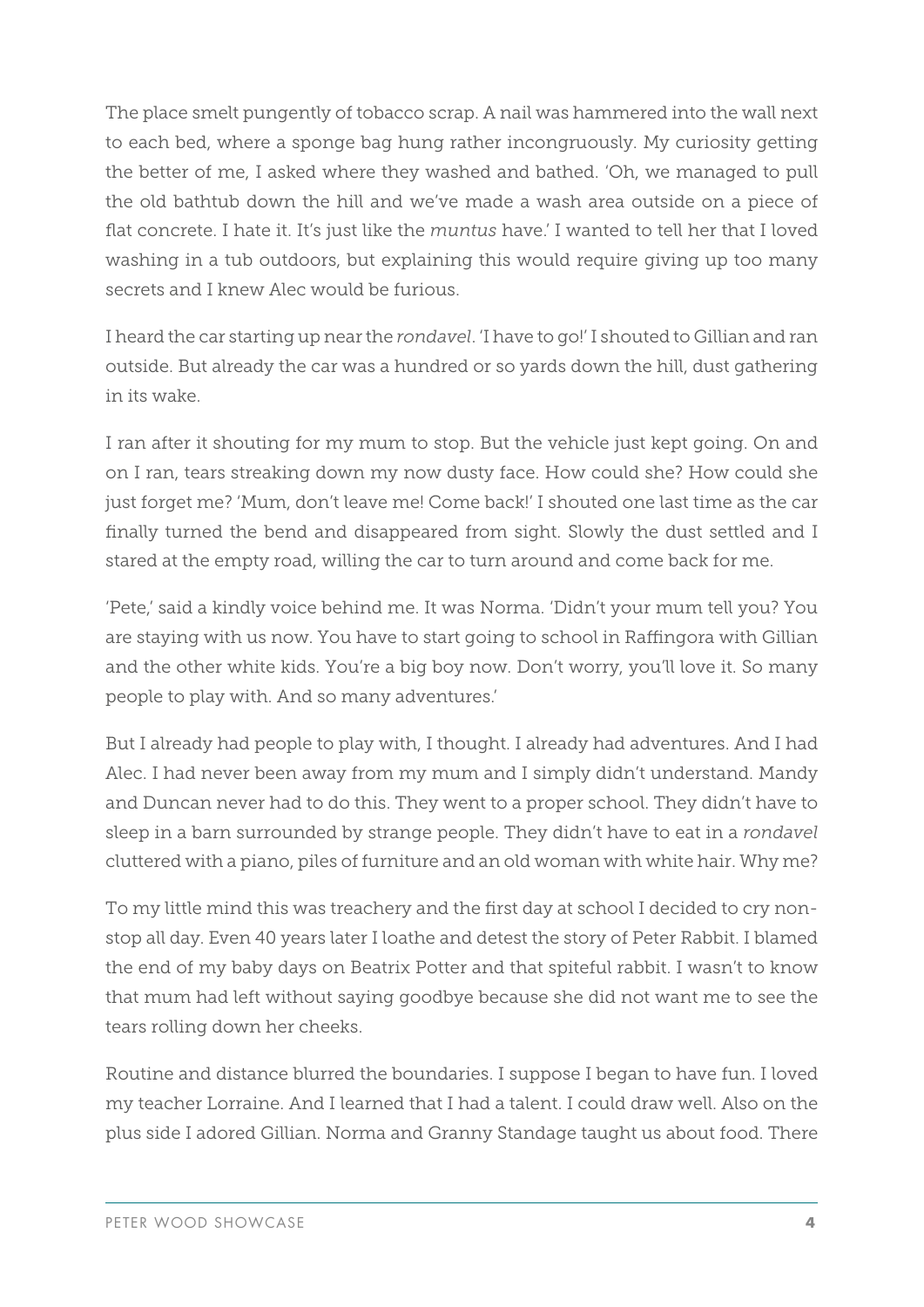were cakes, scones, flapjacks and we were always allowed to lick the bowl. Beautiful aromas constantly wafted from that tiny, tin kitchen. My own mum rarely cooked and never baked cakes. Lofty slowly became like a surrogate father. And living in a barn taught me for the first time that to be different was not necessarily a bad thing. Life once again was an adventure.

The folks from Raffingora were different to those in Umvukwes. The Raff crowd were not quite so snooty, they were more artistic and liberal minded and not so set in their ways. I was not too surprised to learn later in life that this is where the writer Doris Lessing spent many years living in a simple thatched house overlooking the beautiful Ayrshire hills (although perhaps not quite as happy as one might imagine – she did abandon her husband and kids all in the name of art). Some of her greatest collected works, such as *This Was The Old Chief's Country* and *The Sun Between Their Feet*, were written just up the road.

Many whites across the country naturally felt that Lessing was a typical liberal sellout. Some were simply 'disappointed' that she left her poor children behind. The Raffingora crowd felt otherwise. Her short story called *Old John's Place* tells of the farmers in Raffingora as 'people of the district, mostly solidly established farmers who intended to live and die on their land'. She foretold a time when Africa would take back what belonged to it. In her own words, 'Africa gives you the knowledge that man is a small creature, among other creatures, in a large landscape.' How fitting.

At first I was a weekday boarder. Back at home on Saturday afternoons I would still sneak down to the compound to play with Alec. But something intangible had changed and would stay changed forever. That age of innocence was gone. As I met other kids my own age and skin colour, as I began to learn drawing, sums and crafts, I started to see a world outside the confines of the farm, and my feelings for Alec shifted. Alec saw this too and he slowly began drawing further and further away. Nanny stopped wrapping me in her *doek* and taking me down to the compound.

'Besides,' she said, 'you are getting too *makulu*2.'

Within a year I would not even look at Alec. I seemed hardly to notice him when we drove past the compound in the back of the Land Rover, laughing with my brother and sister and maybe one or two of my new-found friends. Occasionally I

<sup>2</sup> Chilapalapa word meaning 'big'.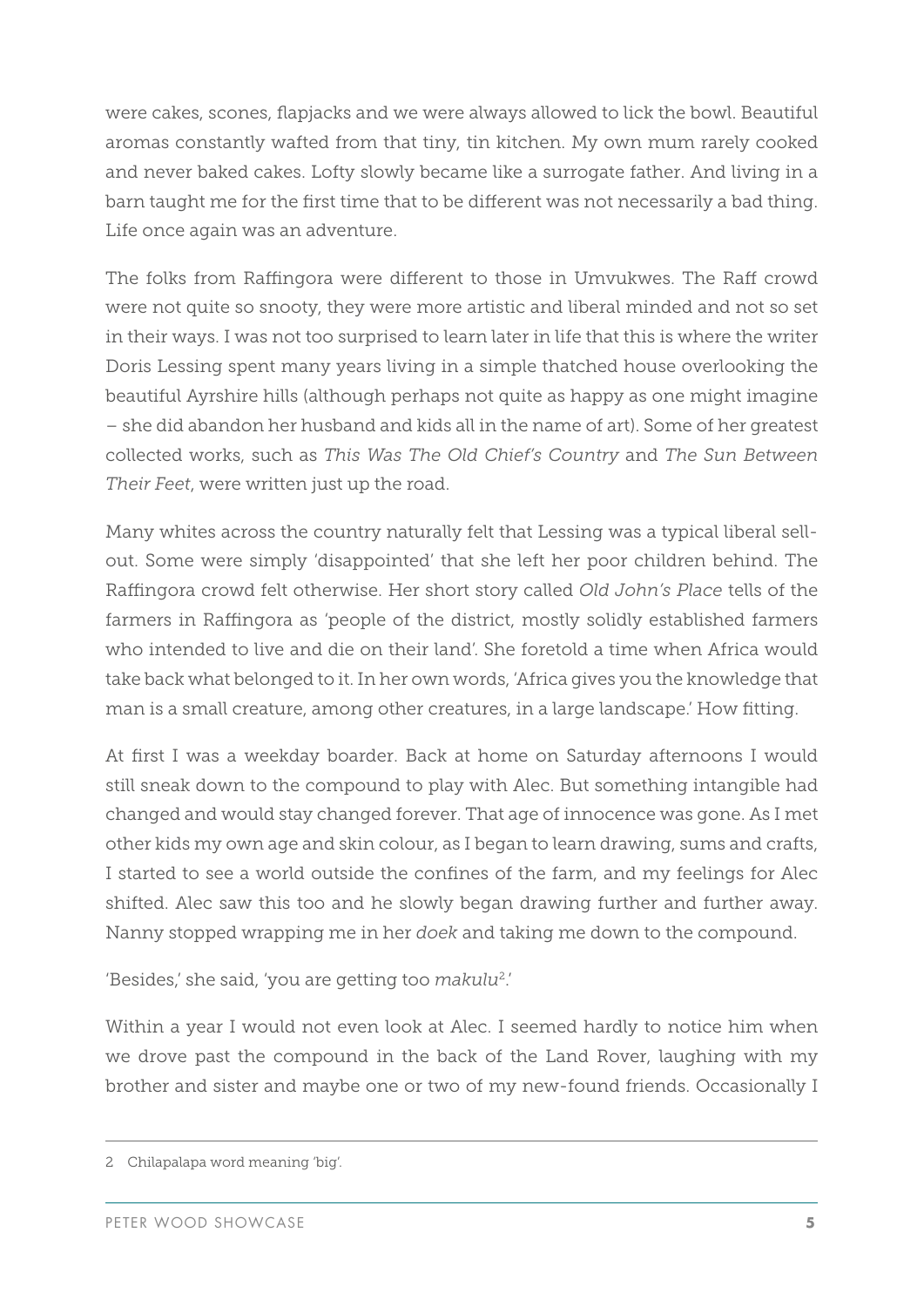would glance at Alec among a group of other African kids as we drove by. I rarely acknowledged his wave or his smile. All he got was the dust from the vehicle and a bitching from one of the *madala* women for nearly getting run over. No longer would cast-off clothes be delivered to the hut, warm from the iron and smelling of Omo washing powder. Sometimes there would be food, after all Fred was the cook boy. But a distance had developed between the two of us boys.

When I naively asked nanny why Alec never came up to the back of the house to play, she gently explained, 'It's not good, piccanin boss. You are a man now and you must not play with the African kids. The *nkosi*<sup>3</sup> will get angry and fire me.' She was kind, but firm. Our friendship was finished.

Sunday afternoons were hell. While I screamed and fought as mum carried me squirming to the car to take me back to the Standages, Alec would pick up his textbooks and walk the five miles across the bush to the small school on the neighbouring farm. He was a clever kid and learned well, according to his parents. At first, I took an interest in his education. I was surprised at how clever he was. Better than me, I thought. Alec's formal education ended when he was 10 years old. Deep down I knew this was the order of things. This was what was expected. This was my new life now.

Slowly but inevitably Alec drew further and further away until one day he disappeared from my life altogether. My very first friend. A boy I had played with and shared dreams and aspirations with. Laughed at the sound of the go-away bird<sup>4</sup>, burned our bare feet on the flat rock as we chased geckos and cried as the soap suds stung our eyes when nanny washed us. Yet my early days were always quite different to those of Alec. Even when our friendship was at its zenith my life was always different to his. At the sound of the gong I would be whisked back to the sanctuary of the big house, the plush Axminster carpets, the cool slate verandas, the soft-sprung beds and silky, cotton sheets. Back to the framed prints of Degas and Pissarro, the delicate Wedgwood porcelain figurines on the mantelpiece and the routine of family life in a middle-class colonial home. Alec went back to the hut he shared with his mother, father and siblings. He was sent to fetch wood for the fire or water for the *sadza*.

<sup>3</sup> South African term of address for a superior, master, chief.

<sup>4</sup> Turacos make up the bird family *Musophagidae* (literally 'banana-eaters') which includes plantain-eaters and go-away-birds. In southern Africa both turacos and go-away-birds are commonly known as Louries.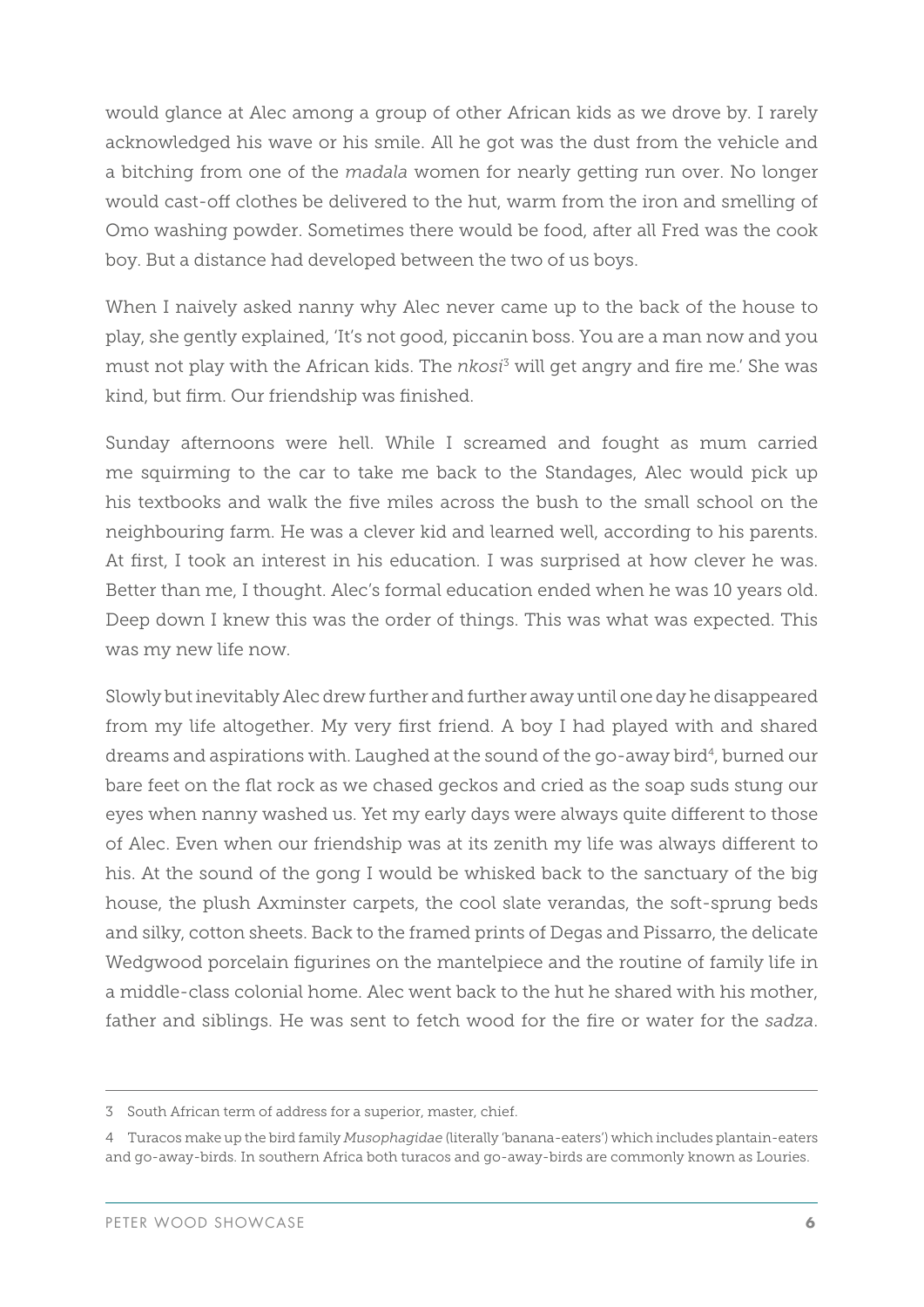There were many chores to do before bedtime.

Years later, during the liberation war, Alec became an active *mujiba*. These were teenage boys who acted as runners and messengers for the guerrillas. *Mujiba* were so endemic in the war that it is arguable they played a major part in the victory for Mugabe. When home for the holidays I would hear snippets of conversation about Alec. How he had turned feral. How he had gone against his parents' wishes. On hearing about Alec's fall from grace, I was furious. Also a little scared. It came as a shock to me when I found out that he was quite likely a *mujiba*. We often spoke about these go-betweens and how we were surprised at their bravery, their unbending faith in the freedom fighters, and their knowledge that the police or army would rarely torture children. After all, to the *murungu* they were just bloody piccaninnies running around having fun.

'Do you know,' my mum often said during the war; 'if I were black, I would be a *mujiba*.'

'Jesus, mum, they are no better than bloody terrorists. How can you even think like that?' we would chorus. This kind of talk genuinely scared us.

'Yes, I realise THAT,' she would say with a dramatic shrug and roll of the eyes, 'but look what they have. They have nothing. Can you just imagine if you lived the life they live? Down there in the compound. In the heat and dust and flies. Well, I don't know about you, but as for me I would want to strive to get more.' Naively, she would react with horror if we asked her if she were black would she become a terrorist.

'God, no! They are nothing but murderers. How can you say such a thing?'

*Mujiba* seemed less evil than terrorists. Less dangerous. More benign. And perhaps slightly romantic. They had a dream of freedom and one man, one vote, but they were underaged and bore no arms, and therefore escaped the same fate as the adult freedom fighters.

It's notable that many *mujiba* were fairly well educated, at least up to grade four. They wanted more than their parents and even grew to despise their elders. Alec, thanks to my friendship and his intimate knowledge of life in the big house up the hill, was almost certainly to blame for the theft of several elephant tusks among other things priceless only to us, and quite valueless elsewhere. I often wonder what he did with them. My father banished Alec from the farm, like a feudal landlord.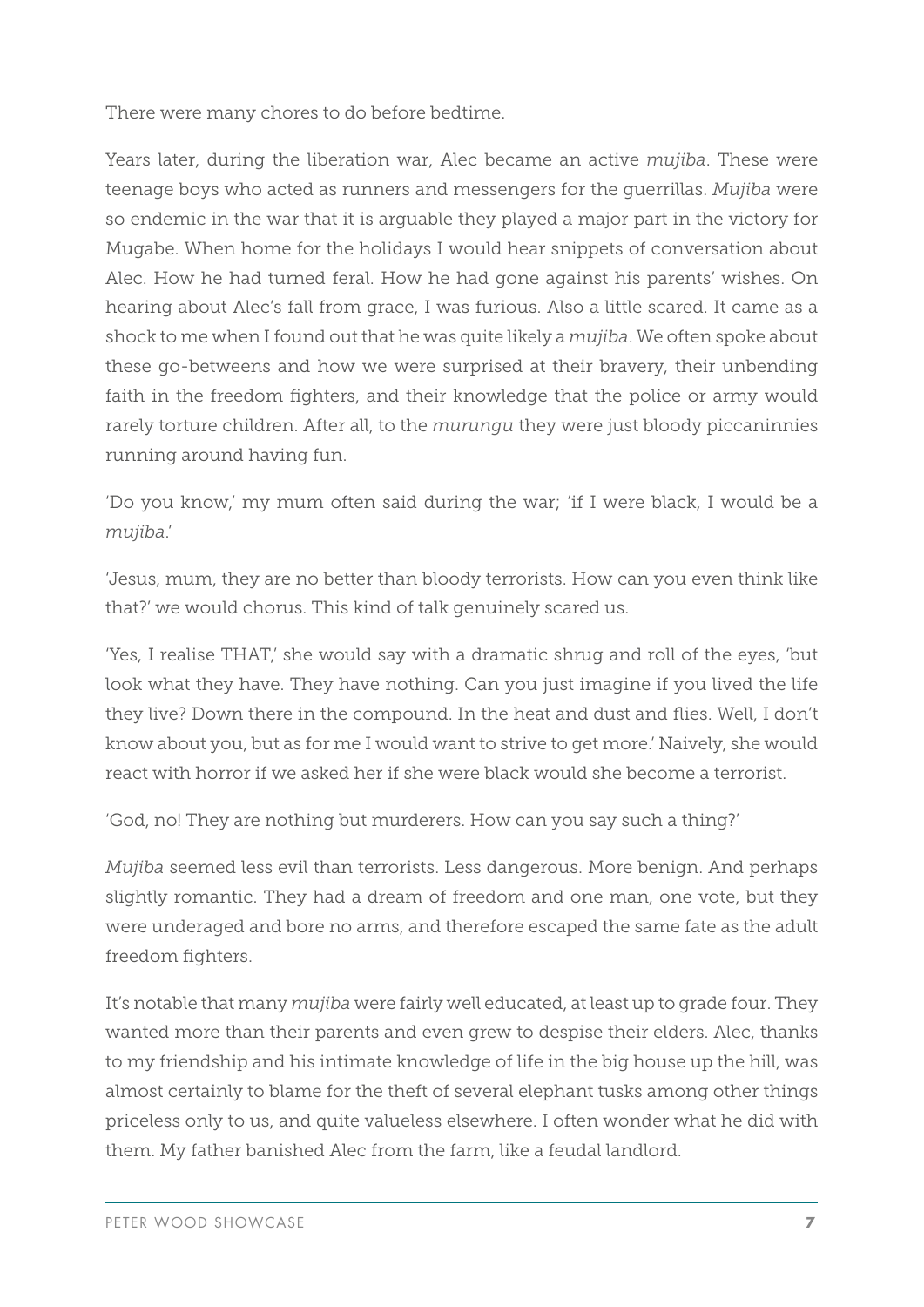'Never trusted that little shit,' he would say. Like a coward, I hid in my father's shadow trying to forget that Alec and I had been best friends.

Alec returned to the farm occasionally. Once during the height of the war it was believed he was responsible for luring our dogs away and locking them up so that they would not bark when a group of guerrillas, led by an infamous man named 'Mao', wanted to attack our house. Our dogs only trusted family, and Alec was most certainly a family member. On this occasion the guerrillas preferred to remain incognito and the dogs returned one day, well fed and tails wagging. That Alec might have been instrumental in our deaths was uncomfortable to say the least, particularly for his father Fred. The second time was at the end, in those awful last few weeks of 2001, when my parents were being thrown off the farm. Alec most certainly led the troupe who sat outside my parents' bedroom window, night after night, slowly drumming on the tom-toms, like a scene from *Zulu Dawn*. Tormenting. Torturing. Tap, tap, tapping, night after night right outside their window.

By then Alec was a leader and he hated us all with a passion quite horrifying to us at the time. All his life his parents had given themselves to us, to this one family, yet Alec had nothing. Oh, perhaps the odd cast-off item of clothing. And then the final insult, to be banished from the farm. The farm he grew up on. The very place where his mother and father served as cook and nanny to the white people in the big house on the hill. Naturally he was bitter and wanted revenge. So bitter he never even came to his father's funeral, as he regarded Fred a sell-out. Getting my parents thrown off their land must have been sweet revenge.

For a brief period Alec must have felt he was, at long last, the winner. But squabbling and greed soon laid waste to all of that. Like a recurring nightmare, Alec ended up with nothing. Within months of my parents leaving M'sitwe, the graves of the dogs still fresh in the ground, all the money had gone. The country had crashed and burned. The currency valueless. The big house on the hill began to crumble. The sparkling blue swimming pool became a dark viscous pond of rotting vegetation, frog spawn and dead bugs. The lawns and gardens were overtaken by weeds and creepers and nettles and snakes. The shade trees – ancient jacarandas, Parkinsonia and flamboyants – were felled for firewood.

Not for the first time poor Alec became a shadow and drifted away. Some say he went slightly mad. There was nothing left to keep him there. Perhaps that was his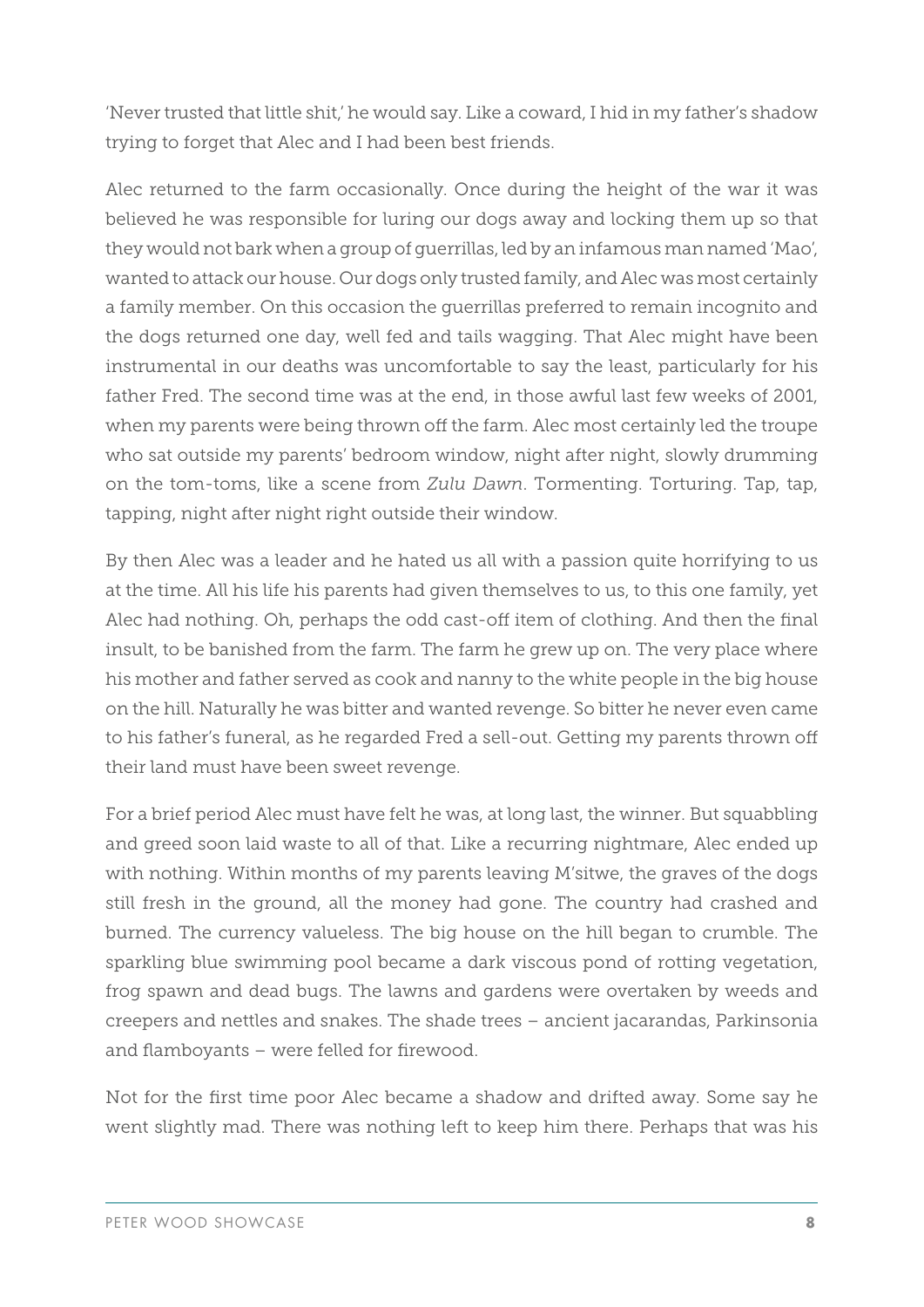final prize. His last vindictive act of vengeance. Everything my father had, had now reverted back to the bush. The white colonial masters banished just like Alec to wander aimlessly for the rest of their days.

But return, he did, many years later. This time to my brother's farm, he came armed with a head full of demons and a body ravaged by poverty. With an axe he hacked up one of my brother's cows. What he hoped to achieve is anyone's guess. But taking pity on him, Duncan allowed him to stay on the farm in a small hut at the end of the compound. Alone, like so often in his past. Many of the farm workers remembered Alec from their own childhood and kept clear of him, avoiding those sunken angry eyes, the hollow cheeks and his ranting, tortured mind.

Alec Chimbata died of a stroke on 23 July 2014. He was 52. It was my birthday. He was buried on the farm, quietly and without ceremony. Fate deals many cards and Alec, that funny gifted child who was my first friend, was dealt a rotten hand.